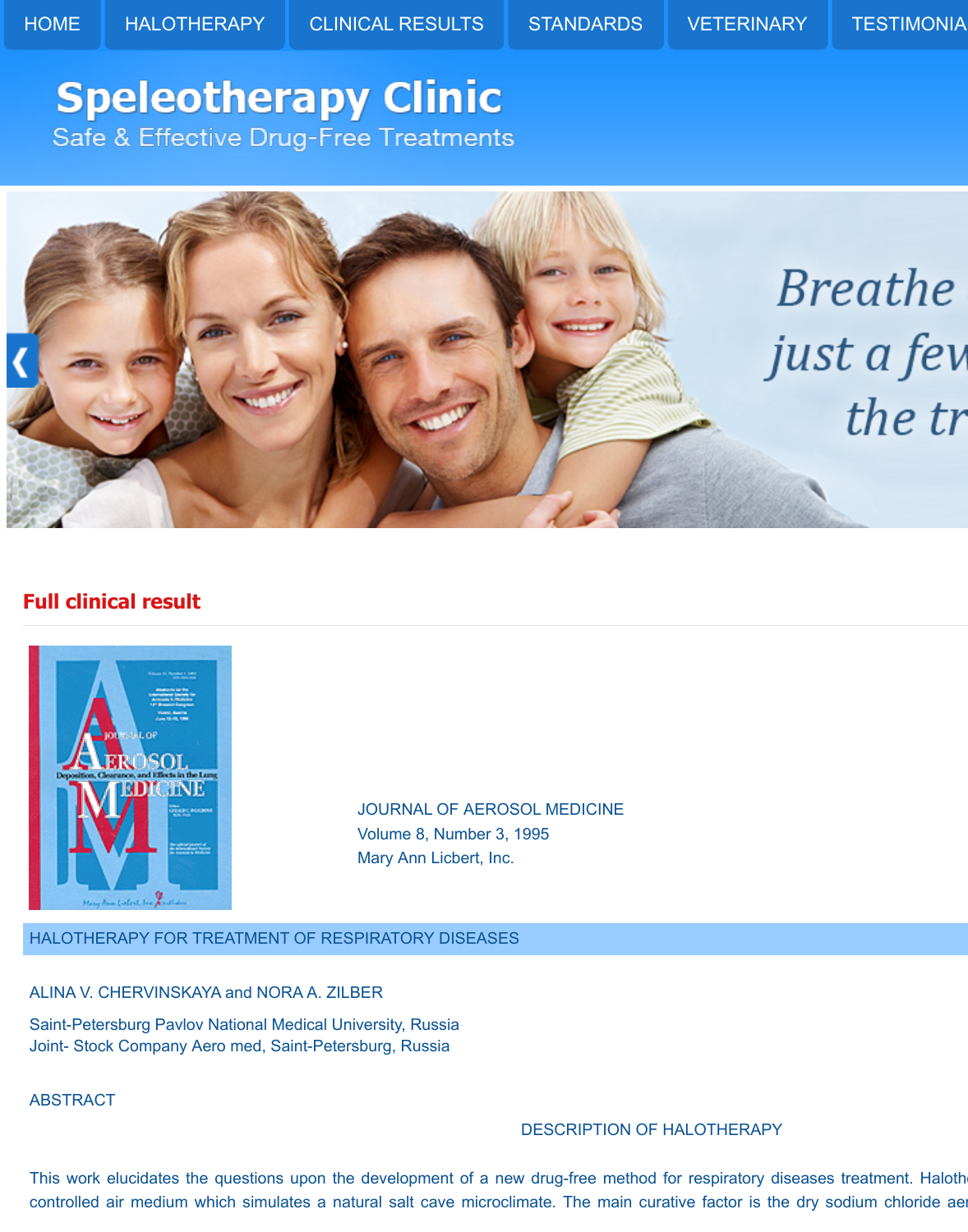Particles density (0.5-9 mg/m<sup>3</sup>) varies with the type of the disease. Other factors are: comfortable temperature, humidity regime environment saturated with the aerosol.

The effect of HT was evaluated in 124 patients (pts) with various types of respiratory diseases. The control group of 15 pts received proup of 15 pts received proup of 15 pts received and place to the variant of the varian daily procedures of 1 hour. HT resulted in improvements of clinical state in the most of the patients. The positive dynamics of flow bronchial resistance measured by bodyplethysmography were observed. The changes in the control group parameters after HT were of this method is the low concentration and gradual administration of dry sodium chloride aerosol. Data on healing mechanisms sodium chloride while treating the respiratory diseases are discussed.

#### [Back to top](http://www.halotherapy.com/full-clinical-result.html#Topofresults)

#### **INTRODUCTION**

The considerable increase of allergic diseases and reactions and of other serious complications due to the drug therapy explains t of drug-free methods of treatment. Halotherapy ("halos" in Greek means salt) is one of such methods. Halotherapy (HT) is a mod which simulates a natural salt cave microclimate.

The treatment in the natural salt caves (Speleotherapy) has been known since long. The efficacy of Speleotherapy is associate natural dry sodium chloride aerosol is the major curative factor of the cave microclimate. It is formed by the convective diffusi comfortable temperature and humidity regime, the hypo bacterial and allergen-free air environment saturated with aero ions enhanc

A suggestion that it is the air saturated with saline dust that causes the main curative effect in the Speleotherapy of patients with res Polish physician F.Bochkowsky in 1843. Salt mines are known to be used for therapeutic purposes in other countries such as Austr Poland (Wieliczka), Azerbaijan (Nakhichevan), Kirgizia (Chon-Tous), Russia (Berezniki, Perm region), the Ukraine (Solotvino, Carpa

Speleotherapy has been recognized as a highly effective drug-free treatment method. Great experience in the treatment of patient pulmonary diseases has proved Speleotherapy to be very effective under the conditions of the salt mine microclimate of Solotvino. the data of biochemical immunological and microbiological research (Simyonka 1989, Slivko, 1980, Yefimova et al, 1990, Zadorozh the treatment the organism adapts to the specific features of the microclimate and alters all its functional systems.

However, adaptation of the patients who came from different climate areas, travel and transport problems, and limited number of has been worked out.

[Back to top](http://www.halotherapy.com/full-clinical-result.html#Topofresults)

# DESCRIPTION OF HALOTHERAPY

HT is performed in a special room with salt coated walls -Halochamber. Dry sodium chloride aerosol (DSCA) containing the domina I) is produced by a special nebulizer.

#### **TABLE I**

Fractions of dry sodium chloride aerosol in Halochamber (According to the data of optical dev

| Size of particles, mkm | Fractions, %   |
|------------------------|----------------|
| $1 - 2$                | $35.4 \pm 2.1$ |
|                        |                |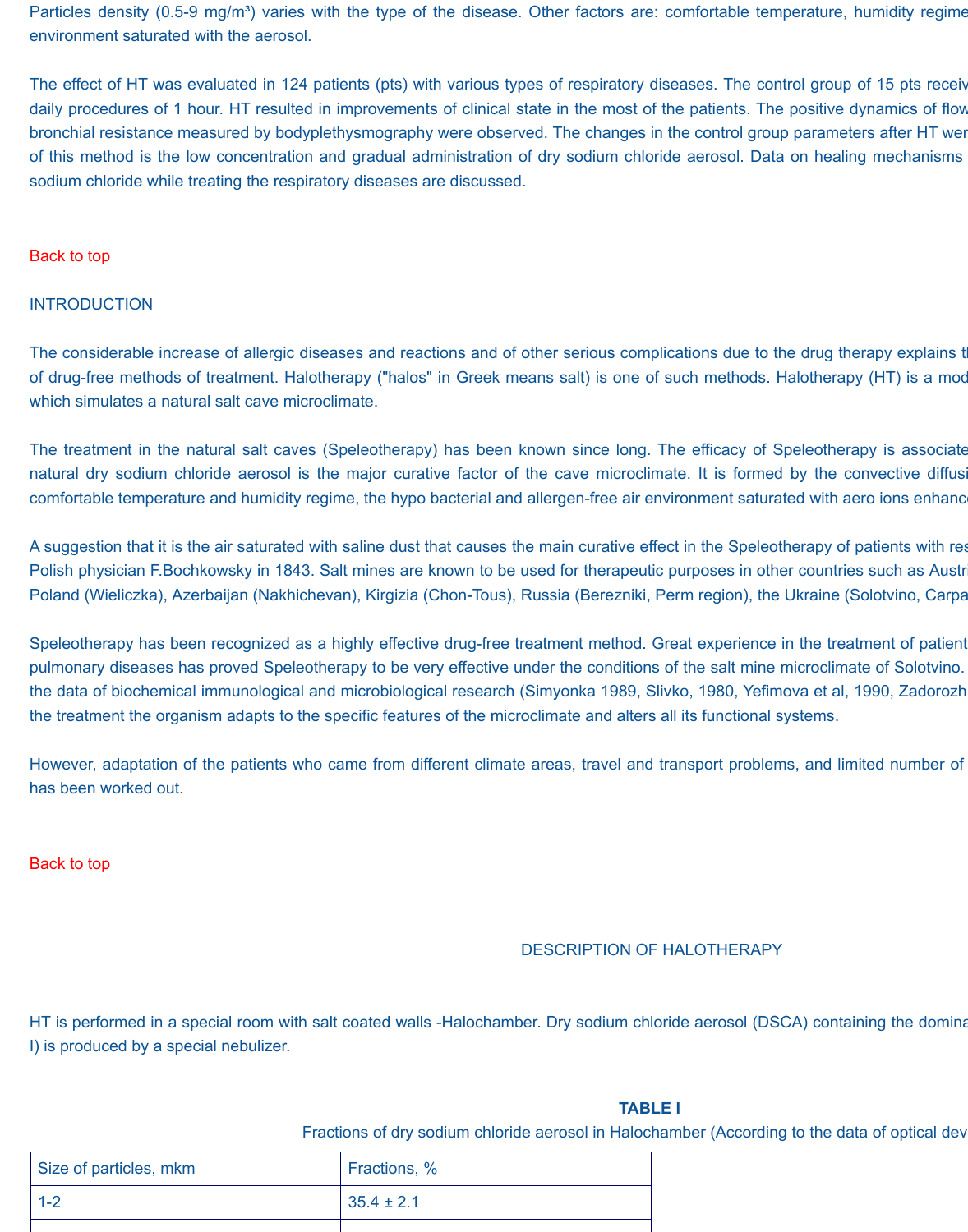| $2 - 5$  | $61.8 \pm 3.3$ |
|----------|----------------|
| $5 - 10$ | $2.8 \pm 0.4$  |
| $>10$    | 0.003          |

# **TABLE 2**

Composition criteria requirements for salt to be used in halotherapy.

**TABLE 3** Concentrations of dry sodium chloride aerosol and duration of halotherapy.

MATERIAL AND METHODS

| Chemical composition of salt | $%$ (mass) | Chemical composition of salt            |
|------------------------------|------------|-----------------------------------------|
| Na, not less than            | 97.70      | Fe2O3, not more than                    |
| Ca-ion, not more than        | 0.50       | <b>Na2SO4</b>                           |
| Mg-ion, not more than        | 0.10       | Water insoluble sediment, not more than |
| SO4 - ion, not more than     | 1.20       | Moisture in rock-salt, not more than    |
| K-ion, not more than         | 0.10       | pH of NaCL solution                     |

The constant level of desirable aerosol mass concentration in the range of 0.5-9 mg/m<sup>3</sup> is maintained automatically. Composition o 2 (The Russian State Standard is 13830 - 4). The temperature of 18-22 C and 45-55% humidity of the medium are maintained by a The HT process and microclimate parameters are controlled with the help of computer.

The treatment in Halochamber is conducted daily, the duration of the procedure is 1.0 hour, and the length of the course is 12-2 parameters of aerosol medium depend on nosology, clinical features, phase of the disease, etc and are prescribed by the physicial the DSCA concentration may be changed during the period of treatments in accordance with the requirements of the changing state

The patients breathe quietly while reclining in the special armchairs. Therapy is accompanied by musical psycho suggestive pr carried out either alone or in association with the base medication and other methods of treatment.

| Concentrations of dry socium chlonge aerosof and duration of halotherapy. |                               |                         |                                    |                    |
|---------------------------------------------------------------------------|-------------------------------|-------------------------|------------------------------------|--------------------|
| <b>Disorders</b>                                                          | <b>Specificity</b>            | FEV1 (% Pr.)            | Concentration (mg/m <sup>3</sup> ) | HT duration (days) |
|                                                                           | <b>Allergic</b>               |                         | $0.5 - 1$                          | $12 - 14$          |
| <b>Bronchial asthma</b>                                                   | <b>Infection</b><br>dependent | 50 <sub>60</sub><br>>60 | $0.5 - 1$<br>$1-2$                 | $18 - 21$          |
| Chronic obstructive bronchitis                                            |                               | 50 <sub>60</sub>        | $0.5 - 1$                          | $18 - 21$          |
| Chronic nonobstructive bronchitis                                         |                               |                         | $3-5$                              | $18 - 21$          |
| <b>Bronchiectasis</b>                                                     |                               | 50 <sub>60</sub><br>>60 | $1 - 2$<br>$7-9$                   | $21 - 25$          |
| <b>Cystic fibrosis</b>                                                    |                               |                         | $3-5$                              | $21 - 25$          |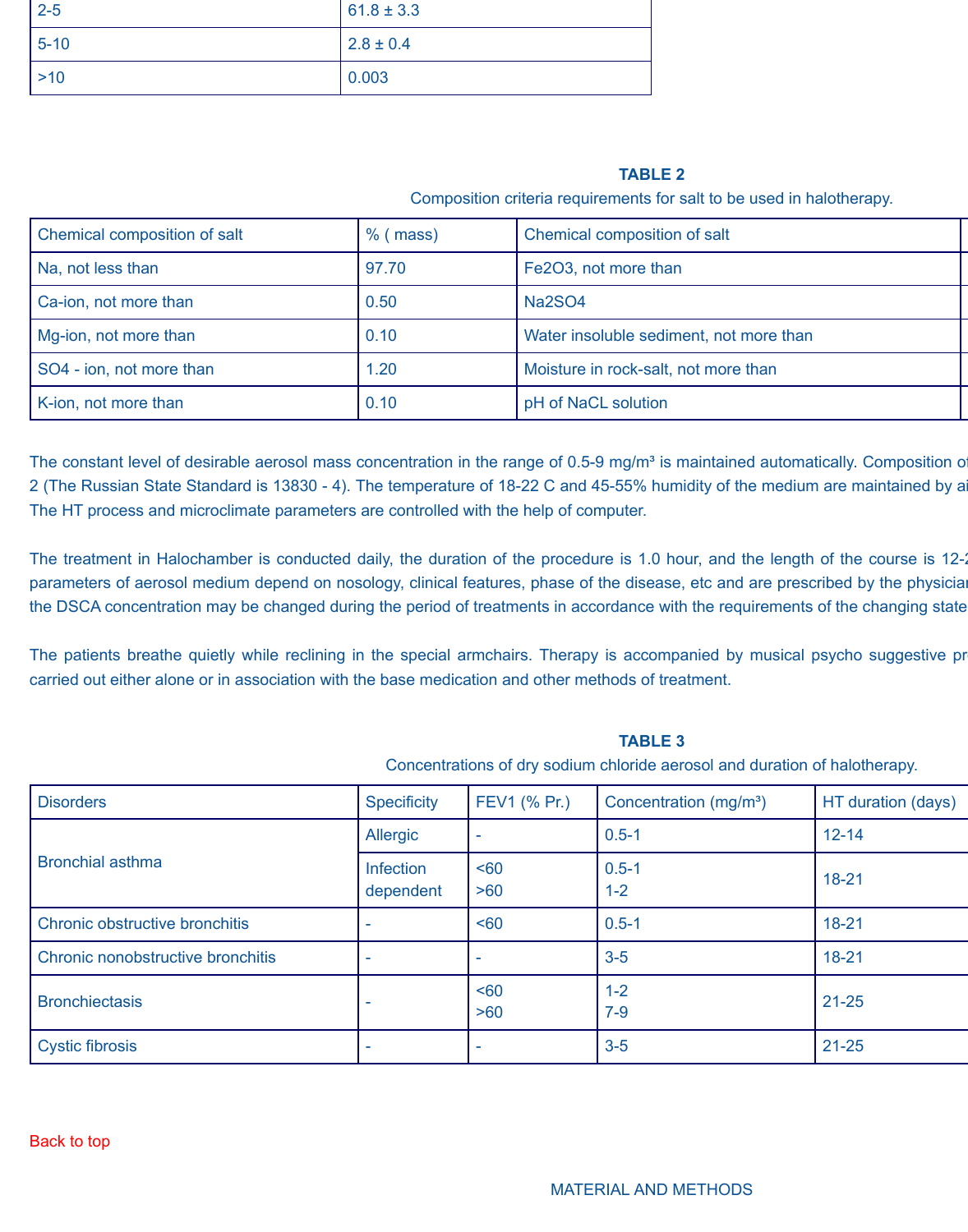HT was administrated in a group of 124 patients (54 males and 70 females) aged from 16 to 62 years (mean age 34.3 2.5 years) wit pulmonary diseases (Table 4). In all of the patients (pts), the disease was in the stage of a prolonged exacerbation. Before the treatr had been coughing, half of them (47%) had severe attacks of coughing with scanty viscous sputum. Most of the pts (81%) suffered f them used combined medication to control it. Auscultation revealed harsh and weakened breathing, and dry rales in 58% of the pation

60% of the pts received a base therapy (beta-agonists, theophyllines, chromoglycate natrii, corticosteroids, etc.), the effect of which achieve a complete remission. The pts had not taken any antibacterial medicine.

The control group was represented by 15 pts (7 females and 8 males) aged from 18 to 56 years (mean age 38.4 1.5 years). Placebor of musical psychosuggestive program with slides demonstration in an ordinary room.

The pts' condition was assessed by daily medical supervision, with functional and laboratory tests made before and after HT, as well Series of examinations in the control group consisted of the tests similar to those for the main group of pts.

| <b>Disease</b>            | Number of patients |
|---------------------------|--------------------|
|                           |                    |
| <b>Bronchial asthma</b>   | 87                 |
| <b>Mild</b>               | 32                 |
| <b>Moderate</b>           | 34                 |
| <b>Severe</b>             | 21                 |
| <b>Chronic bronchitis</b> | 26                 |
| Nonobstructive            | 12                 |
| <b>Obstructive</b>        | 14                 |
| <b>Bronchiectasis</b>     | 6                  |
| <b>Cystic fibrosis</b>    | 5                  |
| <b>Total</b>              | 124                |

# **TABLE 4** The patients studied

Standard method of flow-volume loop was registered by "Pneumoscreen" ("Jager", Germany).The following parameters were asse forced expiratory volume of the 1st sec FEV1), peak expiratory flow (PEF), forced expiratory flow at 5O% FVC (FEF50). The cha impairment were estimated according to predicted values and limits of norm and its deviation (Klement et al, 1986). Dynamics of the their absolute meaning before and after therapy and were expressed in % or the initial value. Individual assessment of the results was achieved by comparing changes in the results was achieved by comparing changes in the r parameters and their variability. Inhalation bronchospasmolytic test with 0.4 mg of Berotec was carried out in 56 patients before an When the test was positive, the obstructions was considered to be reversible i.e., bronchospastic component was significant in the (Raw) and intrathoracic gas volume (ITGV) were measured by "Bodyscreen" ("Jager", Germany). Total lung capacity (TLC), resid were calculated on the base of spirography and bodyplethysmography data. Raw analysis was carried out in absolute values, predicted values ( Kristufec et al, 1979). Diffusion capacity of the lungs by steady state method (DLss) was measured by "Trans predicted values (Pivotean & Dechouret et al, 1968).

Standard methods of variation statistics were used for group analysis of the material, students' test being used for significant samples.

[Back to top](http://www.halotherapy.com/full-clinical-result.html#Topofresults)

# **RESULTS**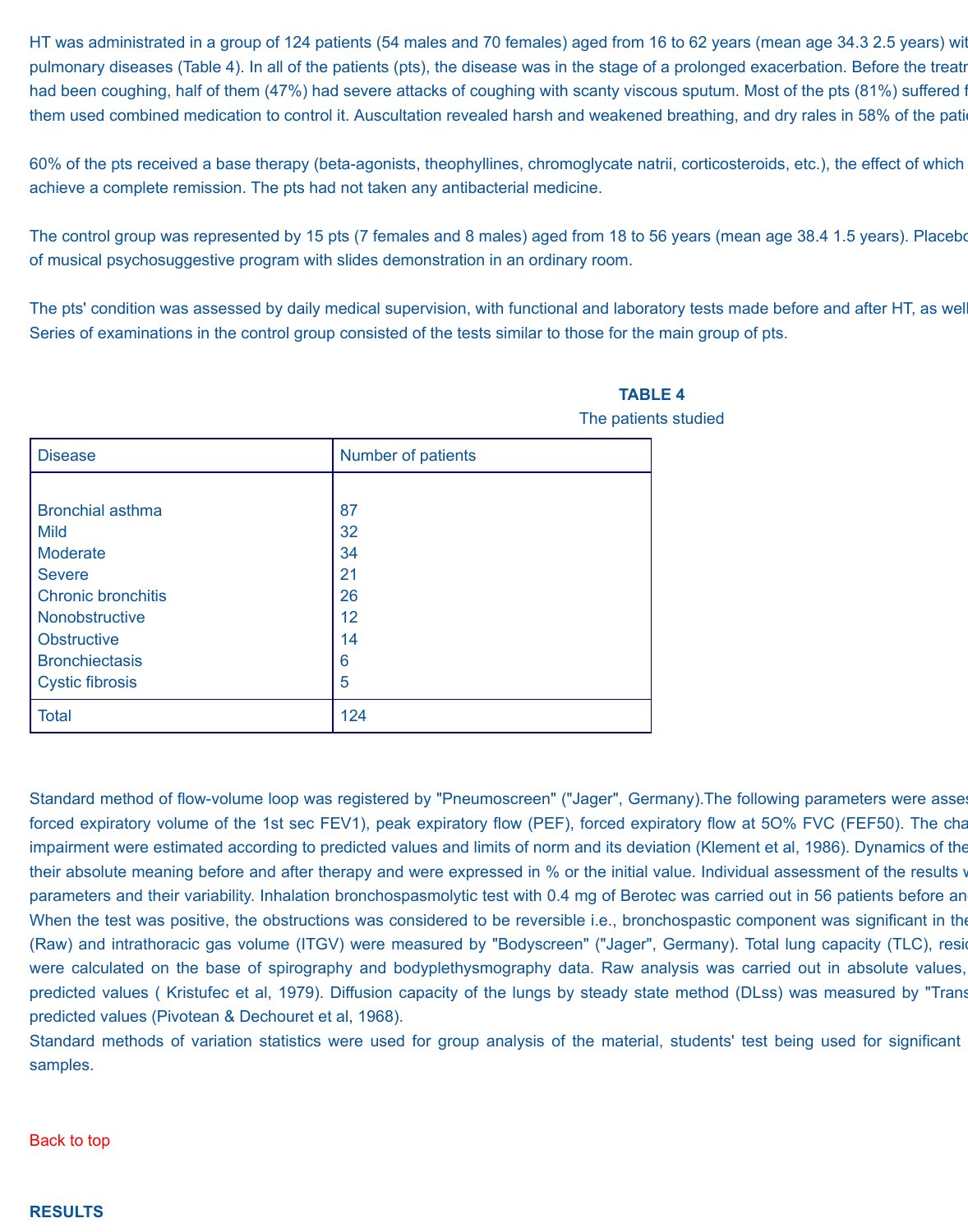#### **Clinical studies**

After 3-5 sessions of HT 70-80% of the pts (according to nosology) presented some improvements: expectoration of good amount of to discharge, better auscultator pattern of the lungs, less frequent occurrence of cough attacks or respiratory discomfort. Some pts v (BA) (35 patients - 27% of the total number) experienced difficulty in brining up the phlegm and worsening of cough during 3-4 day seem to be due to the temporal bad bronchial drainage resulting from hyper secretion of mucus and discharge of old clots of s Expiratory dyspnea appeared or became more pronounced in 18 patients (15% or cases) at different periods of HT. Those were asthma and aspirin-induced asthma. None of the pts complained of bad condition during the HT procedures.

By the end of the course of HT all the pts felt better they slept well, had no fatigue or weakness, and their nervous system stabilized that the number of asthma attacks and respiratory discomfort cases decreased significantly as compared to the initial ones (81% an of asthma attacks controlled by combined medication also decreased (32% and 2%, respectively, p<0.001).

The cases of cough occurred more rarely (95% and 70%, respectively, p<0.001), cough became easier and more productive, t mucousal. The number of the patients with signs of vasomotor rhinitis decreased (61% and 24%, respectively p<0.001).

Corticosteroids were discontinued in 50 % (11 pts) of the pts with corticosteroid therapy (22 pts). Those were the cases when inhal inflammatory agents. In 7 pts it was possible to reduce the dose, 41 pts (60% of pts who inhaled beta-agonists) were able to disc Reduction (or cancellation) in bronchodilator and inhaled corticosteroid consumption was an indicator of clinical benefit.

The clinical state of 85% of the pts with mild and moderate BA, 75 % with severe BA, 98%- with chronic bronchitis, bronchiectasis pts were examined 6 and 12 months after the first HT course. No aggravations of the disease were seen from the 3d to the 12th mo was 7.6-0.9 m. Most of the pts (60%) used no medication and sought no medical advice.

#### **Lung function studies**

Before HT bronchial obstruction was found in 83 pts (67% of all cases), 1/3 of them (25 pts) had marked impairment. By the en found in 50% of the pts but the numbers of cases with marked impairment were diminished (16 pts) (Fig.1).

Direct effect of a HT procedure on bronchial potency was studied in 12 pts. The difference between the average flow-volume loop was insignificant (p>0.05) when compared to the initial values.

Individual analysis showed that 5 pts had a significant increase of the parameters, a decrease was seen in 4 pts and in 3 cases the data it is impossible to estimate the real action of DSCA on bronchial patency.

The patients showed significant increase of FVC, FEV1, PEF, FEF50 by the 7th day, of FVC and FEF50 by the 14th day and of FV There was no difference in the extent of the parameter changes after the 7th day and by the end of the treatment.



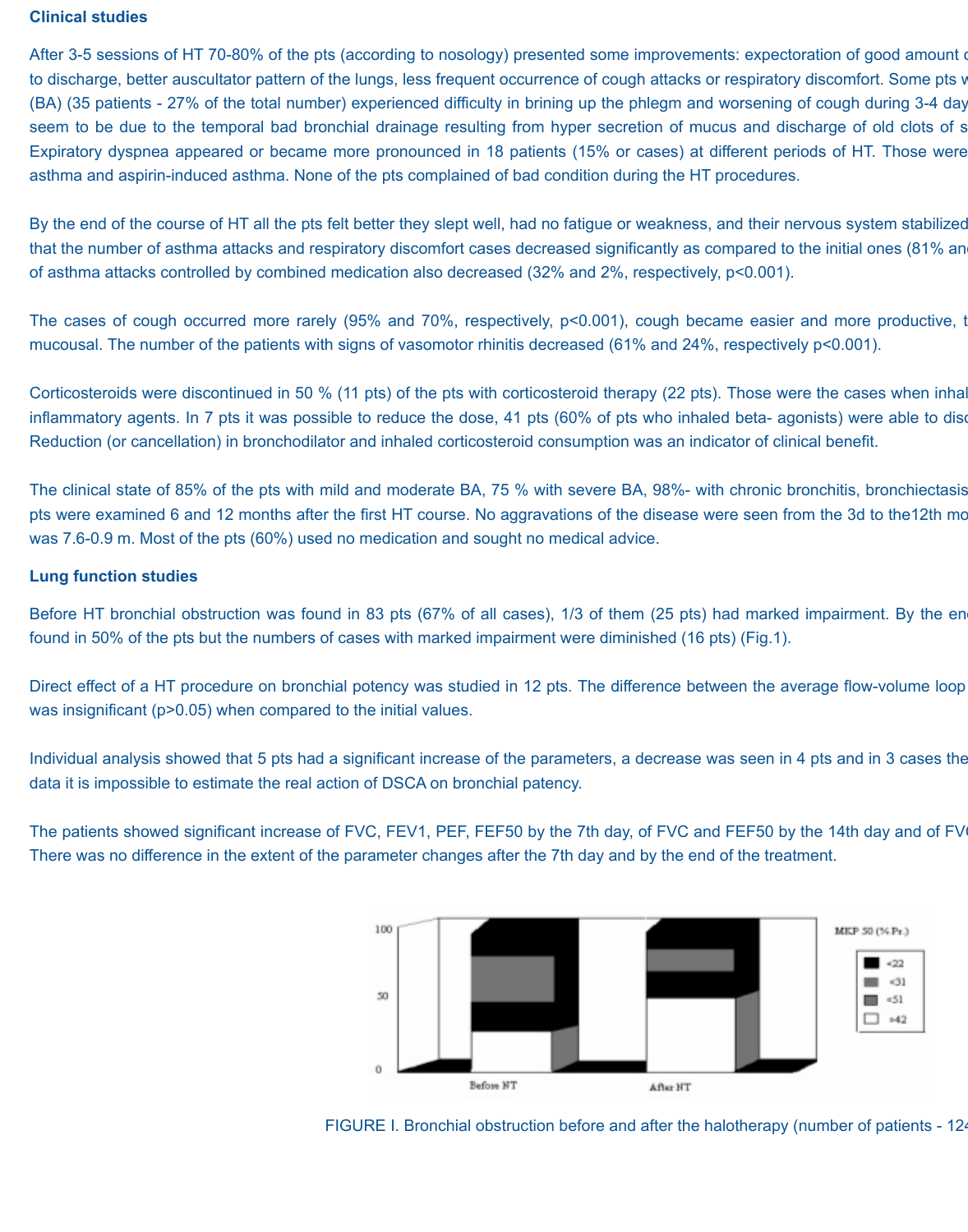#### **TABLE 5**

Change of flow-volume loop parameters at various terms of halotherapy (Mean ± SE)

|                       | <b>Treatment</b> |               |               |
|-----------------------|------------------|---------------|---------------|
| Parameter, % baseline | 7 days           | 14 days       | End of course |
| Number of cases       | 115              | 98            | 124           |
| <b>VC</b>             | 0 ± 0.9          | $2 \pm 1.3$   | $2 \pm 0.9*$  |
| <b>FVC</b>            | $2 \pm 0.9^*$    | $3 \pm 1.3^*$ | $2 \pm 1.0^*$ |
| FEV1                  | $3 \pm 1.2^*$    | $3 \pm 1.6$   | $2 \pm 1.3$   |
| <b>PEF</b>            | $4 \pm 1.4^*$    | $3 \pm 1.9$   | $3 \pm 1.2^*$ |
| <b>FEF 50</b>         | $7 \pm 1.5^*$    | $7 \pm 2.9^*$ | $2 \pm 2.0$   |

\*significant (p< 0.05, here and further) changes vs initial values (paired t-test)

Findings of bodyplethysmography and diffusion capacity of the lungs are given in Table 6. After the HT there was a significant decre changes were insignificant.

To know whether the initial extent of obstruction had any effect on the dynamics of bronchial patency during HT all pts were divided obstruction (Table7). Group I included patients with normal indices of forced expiration (FEF 50>62%Pr.); group II - with mild <51%Pr.); group III - with moderate (FEF50<31%Pr.), and group IV - with severe obstruction (FEF50<22%Pr.)

# **TABLE 6**

# Bodyplethysmography and diffusion capacity of lung before and after halotherapy ( $M \pm SE$ ), number of patients-85.

|                                                                                             | <b>Treatment</b>                                                                                        |                                                                                                              |
|---------------------------------------------------------------------------------------------|---------------------------------------------------------------------------------------------------------|--------------------------------------------------------------------------------------------------------------|
| Parameter, (% baseline)                                                                     | before                                                                                                  | after                                                                                                        |
| <b>VC</b><br><b>ITGV</b><br><b>RV</b><br><b>TLC</b><br><b>RV/TLC</b><br>Raw*<br><b>DLss</b> | $99 \pm 3$<br>$141 \pm 4$<br>$156 \pm 6$<br>$111 \pm 2$<br>$142 \pm 5$<br>$0.37 \pm 0.04$<br>$83 \pm 7$ | $102 \pm 3$<br>$133 \pm 5$<br>$139 \pm 7$<br>$109 \pm 3$<br>$126 \pm 6^*$<br>$0.28 \pm 0.02$ *<br>$79 \pm 4$ |

x in kPa/l/s

\* significant differences as compared to "before"

# **TABLE 7**

Dynamics of bronchial obstruction indices at the end of halotherapy as compared to the initial extent of obstruction  $(M \pm SE)$ .

|                            | Groups |   |   |                       |
|----------------------------|--------|---|---|-----------------------|
| Parameter,<br>(% baseline) |        | . | . | $\mathbf{u}$<br>- I V |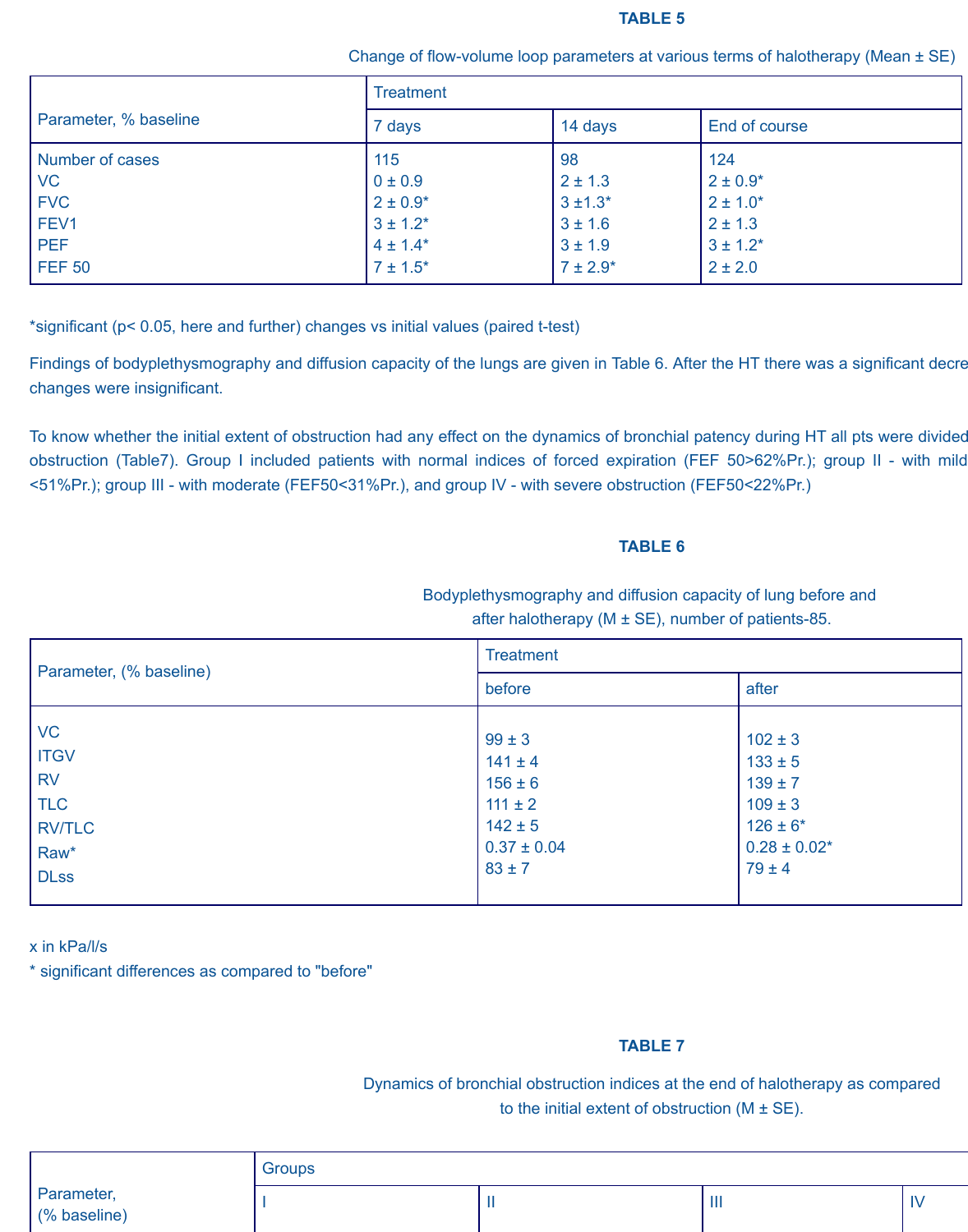| 25<br>27<br>31<br>41<br>$8 \pm 2.5^*$<br>$14 \pm 4.9$<br>$1 \pm 1.3$<br>$-1 \pm 1.1$<br>$14 \pm 4.9$<br>$0 \pm 1.4$<br>$5 \pm 2.9$<br>$-1 \pm 1.2$<br>$7 \pm 4.2$ °<br>$25 \pm 8.1$<br>$-3 \pm 1.3$<br>$0 \pm 1.9$<br>$37 \pm 10$ .<br>$4 \pm 4.2$<br>$-1 \pm 1.9$<br>$1 \pm 1.6$<br>$22 \pm 9.0^{*o}$<br>$-3 \pm 2.9$<br>$33 \pm 11$ .<br>$-1 \pm 3.7$ |                                                                                          | FEF $50 > 62\%$ | FEF $50 < 51\%$ | FEF $50 < 31\%$ | <b>FEF 50</b> |
|---------------------------------------------------------------------------------------------------------------------------------------------------------------------------------------------------------------------------------------------------------------------------------------------------------------------------------------------------------|------------------------------------------------------------------------------------------|-----------------|-----------------|-----------------|---------------|
|                                                                                                                                                                                                                                                                                                                                                         | <b>Number of cases</b><br><b>VC</b><br><b>FVC</b><br>FEV1<br><b>PEF</b><br><b>FEF 50</b> |                 |                 |                 |               |

\* Significant changes as compared to the initial values

° significant difference from groups I and II

x significant difference from groups III.

At the end of HT the indices in groups I and II did nor differ from the initial ones. In group III values of FEF 50 became signi significantly increased. The extent of changes of group IV indices was significantly greater than of groups I and II. Similar findings HT. Irrespectively of the therapy duration the greatest dynamics in bronchial patency were found in group IV (severe obstruct (moderate obstruction), and no dynamics were seen in groups I and II (slight or no obstruction).

Relationship between the character of obstruction disorders and the changes in indices during the course of therapy were studied tests the pts were divided into two groups: those with reversible and irreversible obstruction. By the end of HT no significant differe were found (p>0.05). Both in the presence of bronchospasm and its absence the efficacy of HT on bronchial patency was the same.

# **Control group**

One-two days after beginning of the therapy many placebo pts (80%) felt better and slept normally which seemed to be associate no objective improvement in their lung auscultation picture was noted. There were no significant changes of flow-volume loop para the course of placebo (VC- -3 ±5.0; FVC- -3 ±4.3; FEV1- -3 ±3.4; PEF- -6 ±2.6;FEF 50 -2 ±3.8).

At the same time, 20% of pts with prevailing allergic mechanism of the disease had positive dynamics of function values which wa allergens.

# [Back to top](http://www.halotherapy.com/full-clinical-result.html#Topofresults)

# **DISCUSSION**

The course of HT resulted in improvements of clinical state in the most pts. In the overwhelming majority of cases, the number and discomfort decreased or disappeared, which allowed, in a number of cases, to cancel or reduce the dosage of beta-agonists. T symptoms indicative of a better drain function of their airways: sputum secretion alleviates, it becomes less viscous, coughing re lungs alters. The difficulty in brining up the phlegm and worsening of cough during 3-4 days seemed to be due to the temporal hypersecretion of mucus and discharge of old clots of secretion from bronchi of smaller diameter.

The similar clinical results were obtained in other investigations. Efficacy of this method has been noted in pts with various pathogen bronchitis, bronchiectasis, upper airways diseases, etc. (Alexandrov & Chervinskaya et al, 1994, Chervinskaya et al, 1993, 1994, N 1992, Telyatnikova et al, 1992, Tikhomirova et al, 1993).

In our investigation the improvement in the clinical state of pts was accompanied by positive dynamics of the functional measurer bronchial patency which started on the 7th day and persisted to the end of the course. There was no direct bronchospasmolytic depended upon the initial extent of obstruction: the more marked was the bronchial obstruction, the better were the results of HT. T of obstruction (reversible or irreversible).

Thus, clinical functional results suggest, that HT has gradual positive influence on bronchial obstruction. With this mode of therapy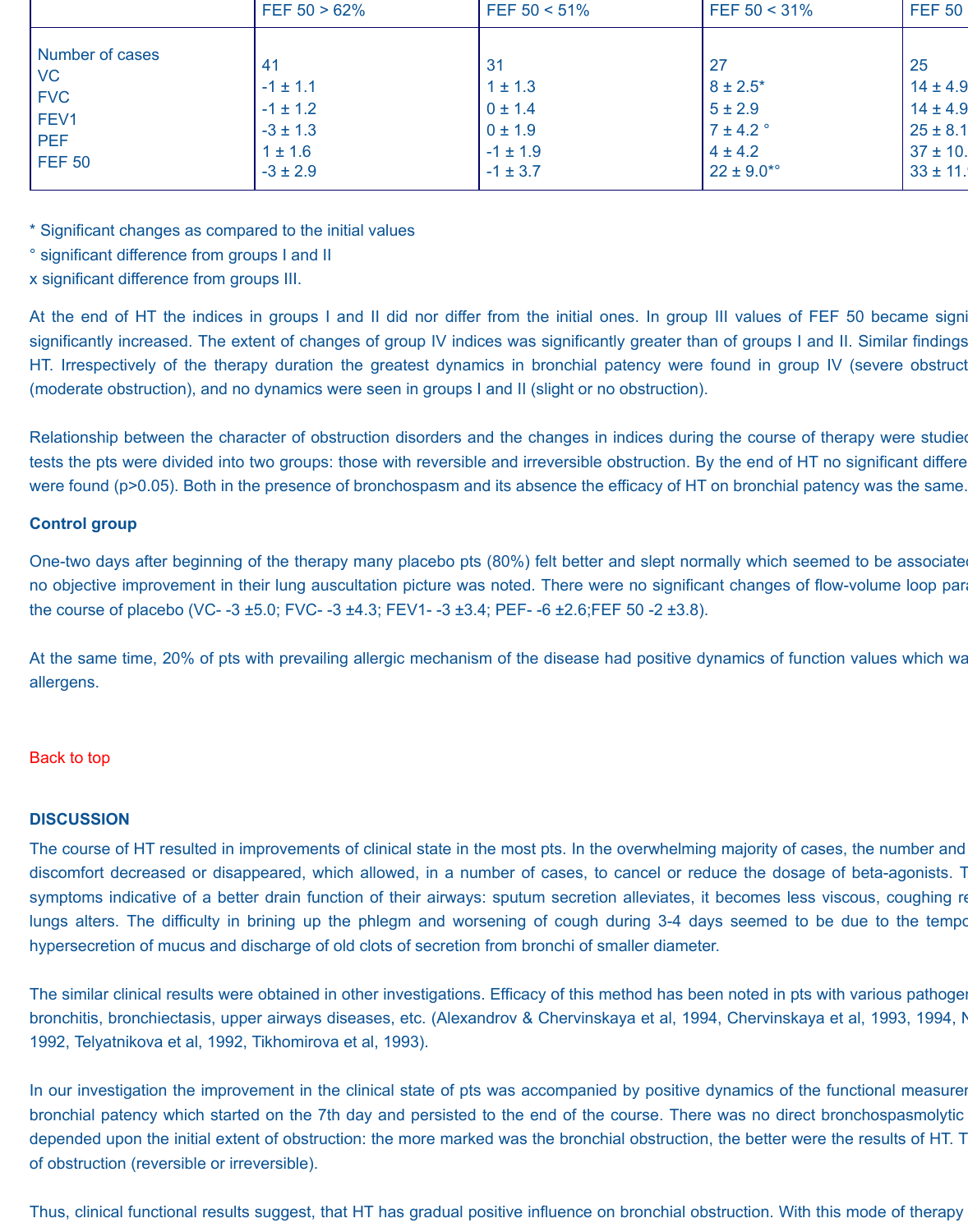should be series of procedures. It seems to be associated with improvement of mucociliary clearance and decrease of b antiinflammatory influence is confirmed by the data of cytobacteriologic examinations (Chervinskaya et al, 1994).

The evaluation of brush samples from nosopharynx mucosa in HT showed that the average amount of neutrophils, macrophages and lymphocytes have been diminished. The evaluation of have been diminished. The evaluation of the e index of epitheliocyte infection with pneumococci and that of adhesion the average number of pneumococci per one affected indicative of elimination in pathogenic microorganisms and of decrease in inflammatory reaction of the mucosa. Other investigation neutrophils and pathogenic microorganisms and increase of the amount of alveolar macrophages in bronchial secretion of pts v cystic fibrosis after HT (Voronina at al, 1994). Research testified of positive effects of HT on the state of humoral and cellular imn 1990, Torokhtin et al, 1987); decrease of IgE level was observed (Dityatkovskaya et al, 1993). Certainly, the arguments of muco necessary.

HT is a type of aerosol therapy, which takes from Speleotherapy the main acting factor. Curative effect of HT is caused by aero sodium chloride aerosol with predominance amount of particles of 2 to 5 mkm in size. Such particles can penetrate deep into the sm

In our view, the positive effect of HT can be accounted for the following. One of the pathogenetic mechanisms of obstructive pu impairment. Normal function of mucociliary clearance depends on the amount and viscoelastic properties of the airway surface liqui the cilia. Aerosol of sodium chloride initiates the fluid release into the bronchial lumen, and influences the viscoelastic properties conformation of protein molecules and releasing water into the outer layers of the clots which promotes evacuation of bronchial spu Wurtemberger et al, 1987). In addition, sodium chloride is the main component of the airway surface liquid, the mucus layer and functioning of bronchial ciliary epithelium (Wetch M.J., 1987). According to the evidence of certain authors, the amount of sodium with chronic pulmonary pathology is lower (Brogan et al, 1971). It is possible, that inhalation of this chemical compound compensa the ciliary epithelium drainage function.

Sodium chloride aerosol causes bactericidal and bacteriostatic effects on the respiratory airways microflora and prevents the (Simyonka, 1989, Rein & Mandell, 1973). The intensity of this action depends on the concentration of the aerosol that caus impairment of the albuminous structure of the cells killing the microorganisms. Another mechanism is possible which causes adh bodies. As their mass grows, they precipitate rapidly.

The experiments show that low doses of DSCA have a beneficial effect on phagocytic activity of alveolar macrophages (Konov clearance and elimination of foreign agents.

Thus, sodium chloride aerosol improves rheological properties of the bronchial contents, decreases edema of bronchial muco epithelium, it has a bactericidal action, enhances functioning of alveolar macrophages.

The study of aerodisperse environments of halochamber allowed to establish that the negative volumetric charge of dry aerosol (Konovalov et at, 1990). Higher negative charge of particles is of therapeutic significance as well (Afanasyev, 1990).

However, it is known, that sodium chloride aerosol is an osmolar stimulus, and it can result in the airways hyperactivity (Schoeffel et concentration and gradual administration of DSCA. Salt consumption during the procedure depends upon the regime chosen an chloride aerosol inhalation challenge is used for diagnosing hyperactivity of the airways. Hypotonic (less than 0.9%) or hyperton usually employed. When the inhalator production is 1 ml per minute, 20 mg of sodium chloride (measured as a dry substance) g challenge test with 2% solution and the amount reaches 50 mg in case of 5% solution. Compare: during a minute session of penetrates into the patient's airways when the concentration in the Halochamber is 5 mg/m3. Sodium chloride aerosol in low conce thus preventing any side effects. Besides, using of dry aerosol permits to achieve the suitable humidity of environment and to associated with humidification (Linker, 1982)

In summary, theoretical prerequisites and the data of clinical functional studies obtained allow to suggest that the efficacy of HT re properties of sodium chloride aerosol and the way of its administration. At the same time HT mechanisms of influence are not yet continuation of the research.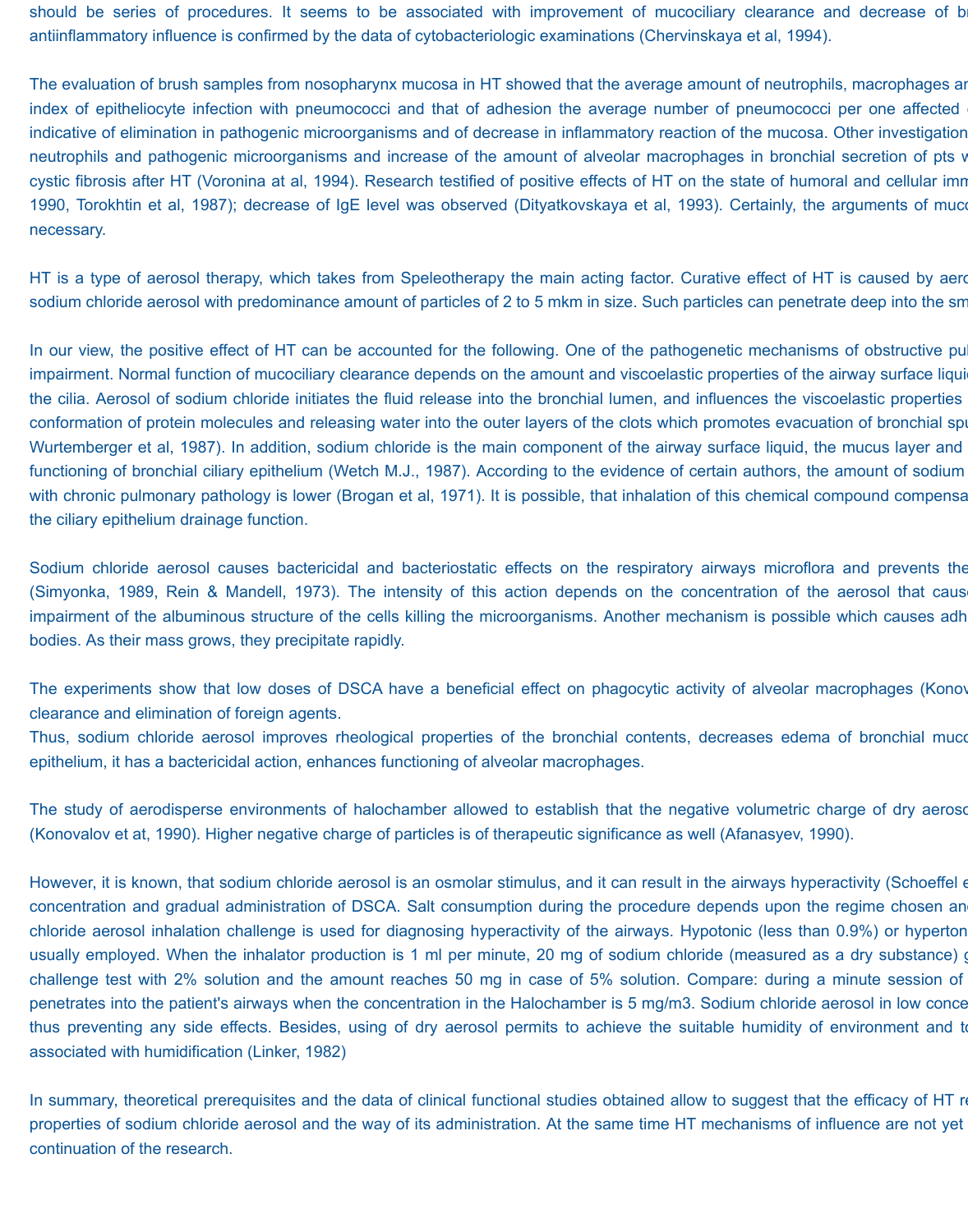#### **REFERENCES**

AFANASYEV E.N., RYBAKOVA E.V., TSAREVA N.N., POMYTKINA L.P.(1990).

High-dispersion sodium chloride aerosol microclimate and aero ionization effects on the state of bronchial hypersensitivity in chil Union Congress of Respiratory Diseases. Kiev,p. 786. (Russ).

ALEXANDROV A., CHERVINSKAYA A. (1994). Halotherapy in otorhinolaryngology. In The 4th National Congress on Respiratory Dis

BROGAN T.D., RYLEY MC., ALLEN L., HUTT H.(1971) Relation between sputum solphase composition and diagnosis in chronic ch CHERVINSKAYA A., ALEXANDROV A., SILBER N., STEPANOVA N.(1994), Effect of patients in halotherapy. In The 4th Nat Moscow,abstr. 614 (Russ)

CHRVINSKAYA A.V., SILBER N.A., ALEXANDROV A.N.(1993). Halotherapy for treatment of bronchial asthma. In XIV World congres Jerusalem, p.59.

CLARKE S.W., LOPEZ-VIRIERO M.T., PAVIA D., THOMSON M.Z. (1979). The effect of sodium-2-mercaptoethane sulphonate and hypertonic saline aerosol on bronchial Clearance in chronic bronchitis, Br.J Pharmacol

DITYATKOVSKAYA Ye,M., PISCOVAYA M., GRIBANOVA L. (1993).State of immunoreactiveness of bronchial asthma for the perio artificial climate. In XIV World congress of asthmology - Interasma 93. Jerusalem, p.84.

KLEMENT R.F., KOTEGOV Y. M., TER-POGOSIAN P.A.(1986) Predicted values of main spirography indexes. Leningrad, p79 (Russ).

KONOVALOY S.I. DUBLNSKAYA A.V., PCHELINTSEV S,Y,, MAYOROVA M.V. (1992). Experimental assessment of dry sodium chloride aerosol action on alveolar macrophages. In Clinical epidemiologica pulmonary diseases. St-Petersburg, p.109-113.(Russ.).

KONOVALOY S.L., MAYOROVA. M.V., TURUBAROV K.V., NASSONOVA LI. (1990). Dynamics of aerodisperse environments para technologies in the prevention of treatment of respiratory diseases. Leningrad, p.55-58.(Russ).

KRISTUFEK P., GUITTI P., SAMEKOVA F., URBAN S. (1979). Normy a hodnotenia plucnych objernov expircnych prietokav a plet dni,Fysiologie a patalogie dychania.Bratislava. p.3-5. LINKER E.S. (1982). Asthma is a disease. A new theory of pathogenesis. Chest 82 (3), 263-264.

MELNIKOWA E.A, ZILBER N.A. (1990). Criteria for the assessment the inhalation broncholytic test with Berotec. In New medical t respiratory diseases. Leningrad, p.l33-139 (Russ).

NORVAISHAS A., NORVAISHAS G., DUBINSKAYA A., KONOVALOV S.I., LOZINSKY I. (1992). Halotherapy in endogenous bronc of Respiratory Diseases. St.-Petersburg, abstr. 818.(Russ).

PAVIA D., THOMSON M, L., CLARKE S.W.(1978). Enhanced clearance of secretion from the human lung after the adm Am.Rev.Resp.Dis. 117(2), 199-204.

POKHAZNlKOVA M.A., RORISENKO L.V., DUBINSKAYA A.V., STEPANOVA N.G.

(1992). Halotherapy in rehabilitation of patients with acute bronchitis of lingering and relapsing type. In The 3rd National Congress abstr. 8l9 (Russ)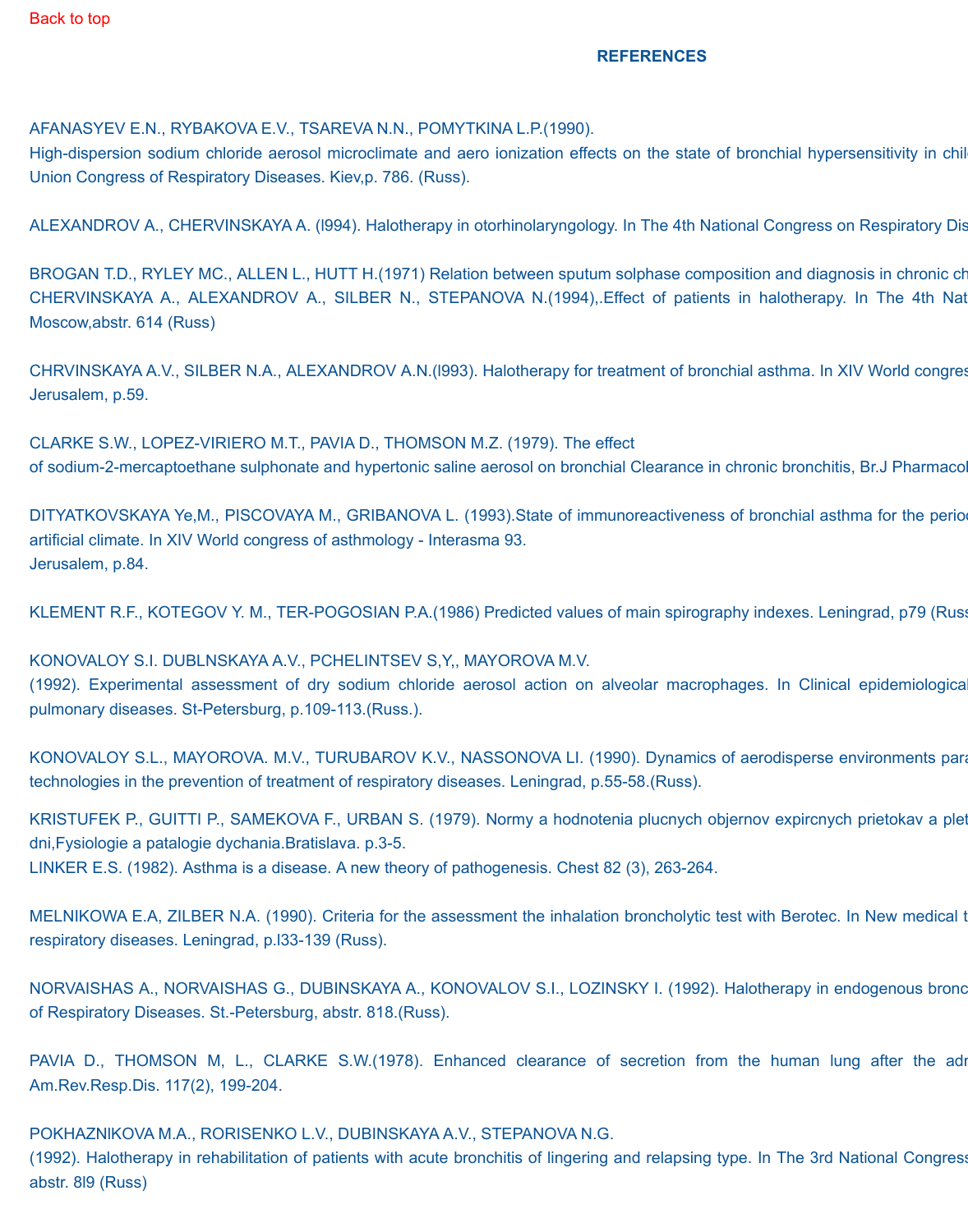REIN M.F., MANDELL G.Z. (1973).Bacterial killing by bacteriostatic saline solutions: Potential for diagnostic error. New Eng.J.Med. 289(15), 794-795

SCHOEFFEL R.E., ANDERSON S.D., ALTOUNYAN R.E. (1981).

Bronchial hyperactivity in response to inhalation of ultrasonically nebulised solutions of distilled water and saline. Br.Med.J. 283(14),

SIMYONKA Y-M. (1989).

Some particular features of infections and inflammatory processes, and immune status in patients with infection-dependent bronchia microclimate. In Bronchial asthma. Leningrad, p.136-140.(Russ).

SLIVKO R.Y. (1980). Dynamics or blood serum histaminopexy levels in patients with bronchial asthma after treatment in salt mines. (Russ).

SPESIVYKH I.A., MALTSEVA O.B., KAZANKEVICH V.P., TOROKHTIN A.M. (1990).

Particularities in the treatment of old age group patients with bronchial asthma in "Ionotron" artificial microclimate. In Geriatric aspec Leningrad, p. 141-14i (Russ)

TELYATNIKOVA G.V., GULEVA L.I. IVANOVA S.A., SlDORENKO T.G.

ALABUZHEVA M.L. (1992). Efficacy of halotherapy in practical public health. In Clinical- epidemiological problems and prevention of Petersburg, p. 121-l25(Russ).

TIHOMIROVA K.S., ALIYEVA I.Z., TCHALAYA E.N.. (1993). Halotherapy as a component of spa treatment of children with bronchial treatment, physiotherapy and exercise therapy 4, 10-I 2. (Russ.).

TOROKHTIN M.D. MALLTSEVA O.B., SPESIVYKH I.A (1987). Alterations of cellular indices of immunity in patient with bronchial asthma exposed to chamber artificial artificial artificial exponent artificial artificial artificia microclimate. In Immunology and allergology, issue 21. Kiev, p. 5-7.(Russ).

VORONINA L.M., CHERNIAEV A.L., SAMSONOVA M.V., DOUBINSKAYA A.V. (1994). Cytobacteriologic estimation of bronchial secretion in halotherapy. In The 4th. National Congress on Respiratory Diseases. N

[Back to top](http://www.halotherapy.com/full-clinical-result.html#Topofresults)



A service of the National Library of Medicine and the National Institutes of Health

Vestn Otorinolaringol. 2003;(4):42-4.

**[Halotherapy in combined non-puncture therapy of patients with acute purulent maxillary sinusitis]**

[Article in Russian]

Grigor'eva NV.

Halotherapy was applied for non-puncture treatment of 45 patients with acute purulent maxillary sinusitis. The response was evaluated by changes in clinical, and the response was evaluated by changes in clinical, and the r cytological, x-ray and bacteriological parameters. Halotherapy was found effective in the treatment of acute purulent maxillary sinusiti

PMID: 13677023 [PubMed - indexed for MEDLINE]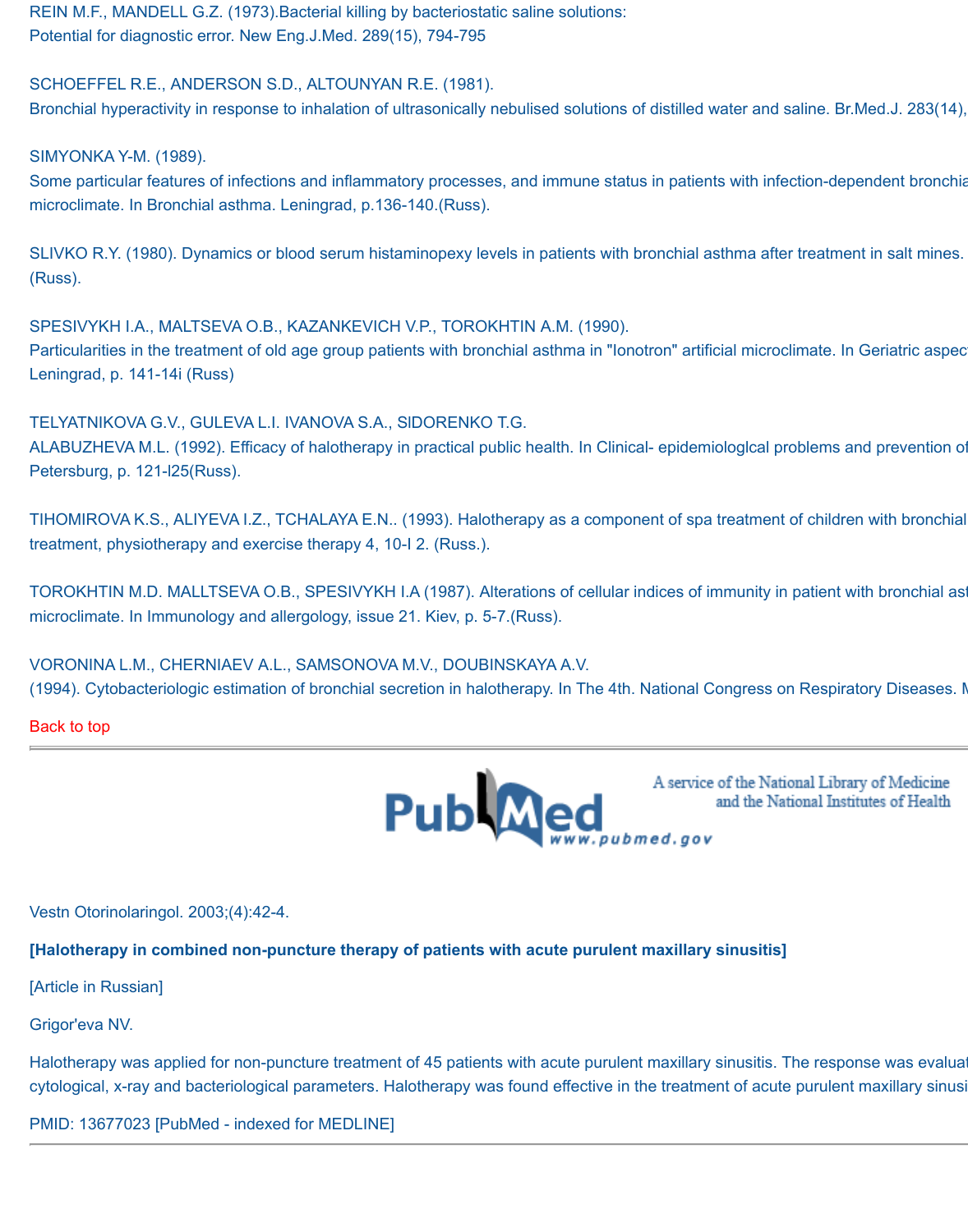Vopr Kurortol Fizioter Lech Fiz Kult. 2001 Jan-Feb;(1):26-7.

# [Efficacy of therapeutic use of ultrasound and sinusoidal modulated currents combed with halotherapy in patient with occu

[Article in Russian]

Roslaia NA, Likhacheva EI, Shchekoldin PI.

Immunological and cardiorespiratory characteristics were studied in 88 alloy industry workers with occupational toxic-dust bronchitis sinusoidal modulated currents (SMC), ultrasound (US) on the chest, halotherapy (HT) (52 patients, group 1); SMC HT (10 patients, group 3); SMC HT (10 patients, group 3); SMC HT (10 patients, group 3); SMC HT (10 patients, (11 patients, group 4). The patients did also therapeutic exercise and were massaged (chest). It was found that device physiotherap the treatment efficacy to 86.5%. This combined treatment is recommended both for treatment and prevention of obstructive syndrom

PMID: 11530404 [PubMed - indexed for MEDLINE]

Klin Med (Mosk). 2000;78(12):37-40.

# **[Effects of halotherapy on free radical oxidation in patients with chronic bronchitis]**

[Article in Russian]

Farkhutdinov UR, Abdrakhmanova LM, Farkhutdinov RR.

Registration of luminol-dependent chemoluminescence of blood cells and iron-induced chemoluminescence of the serum was used and lipid peroxidation in patients with chronic bronchitis (CB). 49 patients with lingering CB showed inhibition of blood cell function a addition of halotherapy to combined treatment of these patients promoted correction of the disorders and improvement of CB course

Publication Types:

" Clinical Trial

PMID: 11210350 [PubMed - indexed for MEDLINE]

Vopr Kurortol Fizioter Lech Fiz Kult. 2000 Nov-Dec;(6):21-4.

#### **[Effectiveness of halotherapy of chronic bronchitis patients]**

[Article in Russian]

Abdrakhmanova LM, Farkhutdinov UR, Farkhutdinov RR.

The chemoluminescence test in 49 patients with lingering inflammatory chronic bronchitis has revealed inhibition of generation of ac intensification of lipid peroxidation in the serum, depression of local immunity. Administration of halotherapy to the above patients re radical oxidation, improves local immunity and clinical course of the disease.

PMID: 11197648 [PubMed - indexed for MEDLINE]

Vopr Kurortol Fizioter Lech Fiz Kult. 2000 Jan-Feb;(1):21-4.

# **[The scientific validation and outlook for the practical use of halo-aerosol therapy]**

[Article in Russian]

Chervinskaia AV.

The paper describes a new medical technique--halo-aerosol therapy, the main acting factor of which is dry highly dispersed aerosol concentration. Halo-aerosol therapy represents a new trend in aerosol medicine. It includes two methods: halotherapy and halo-inha foundations of the new method, how it can be realized are outlined. Clinical reasons are provided for application of halo-aerosol ther rehabilitation of patients with respiratory diseases. Characteristics and differences of the two halo-aerosol therapy variants are analy

Publication Types: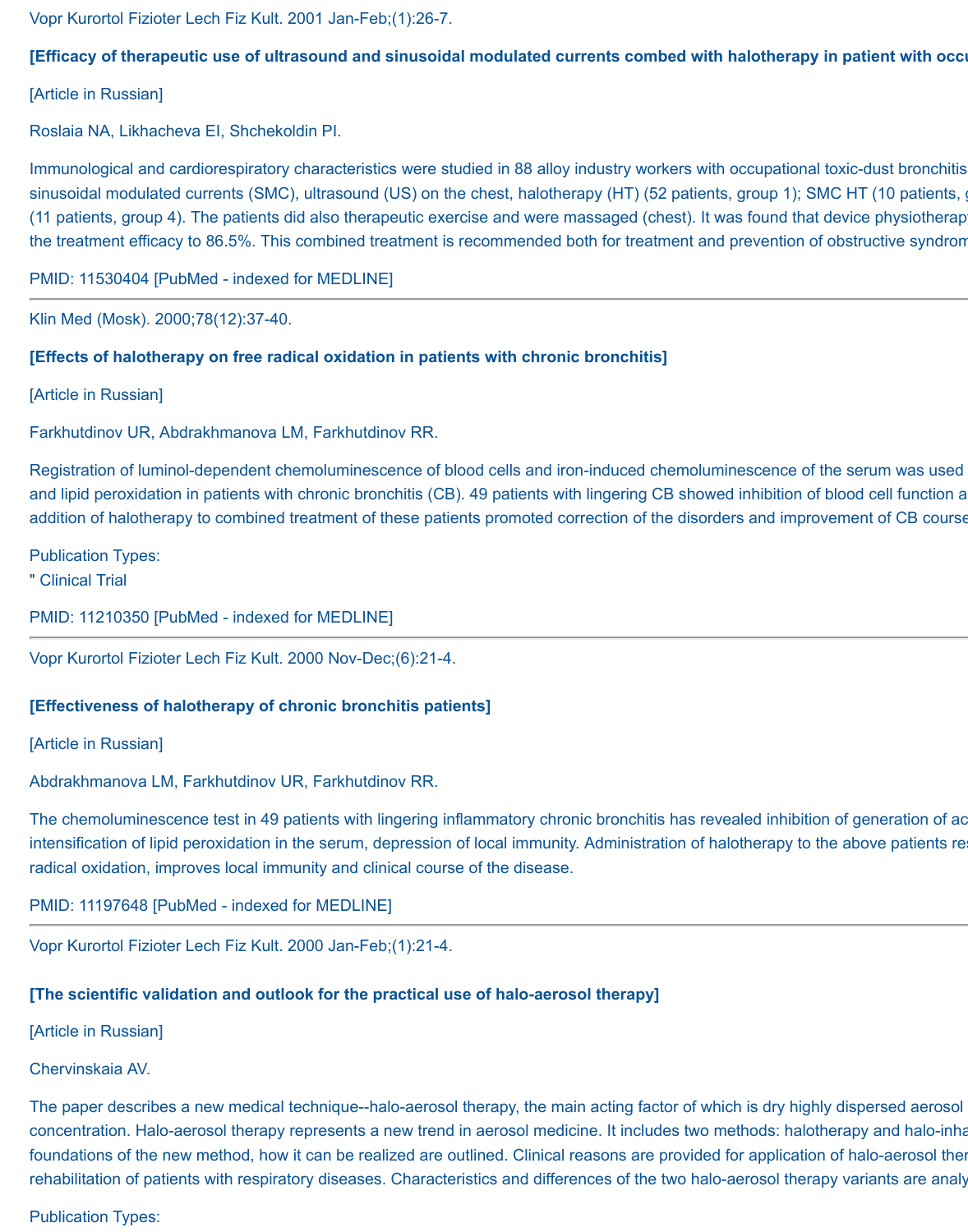" Review

PMID: 11094875 [PubMed - indexed for MEDLINE]

Voen Med Zh. 1999 Jun;320(6):34-7, 96.

#### **[Halotherapy in the combined treatment of chronic bronchitis patients]**

[Article in Russian]

Maev EZ, Vinogradov NV.

Halotherapy proved to be a highly effective method in a complex sanatorium treatment of patients with chronic bronchitis. Its use pro manifestations of disease, improves indices of vent function of lungs, especially those values that characterize bronchial conduction index Tiffno), increases tolerance to physical load, normalizes indices of reduced immunity and leads to increasing the effectiveness

PMID: 10439712 [PubMed - indexed for MEDLINE]

Vopr Kurortol Fizioter Lech Fiz Kult. 1997 Jul-Aug;(4):19-21.

#### **[The use of an artificial microclimate chamber in the treatment of patients with chronic obstructive lung diseases]**

[Article in Russian]

Chernenkov RA, Chernenkova EA, Zhukov GV.

Halotherapy was used for sanatorium rehabilitation in 29 patients with chronic obstructive pulmonary diseases (chronic bronchitis ar this method resulted in the improvement of the flow-volume parameters curve of lung function and in hypotensive effects on blood p use in patients suffering from chronic obstructive pulmonary diseases with hypertension or coronary heart disease.

PMID: 9424823 [PubMed - indexed for MEDLINE]

J Aerosol Med. 1995 Fall;8(3):221-32.

#### **Halotherapy for treatment of respiratory diseases.**

Chervinskaya AV, Zilber NA.

Saint-Petersburg Pavlov National Medical University, Russia.

This work elucidates the questions upon the development of a new drug-free method of a respiratory diseases treatment. Halothera controlled air medium which simulates a natural salt cave microclimate. The main curative factor is dry sodium chloride aerosol with density (0.5-9 mg/m3) varies with the type of the disease. Other factors are comfortable temperature- humidity regime, the hypobact saturated with aeroions. The effect of HT was evaluated in 124 patients (pts) with various types of respiratory diseases. The control course consisted of 10-20 daily procedures of 1 hour. HT resulted in improvements of clinical state in the most of patients. The posit parameters and decrease of bronchial resistance measured by bodyplethysmography were observed. The changes in control group significant. The specificity of this method is the low concentration and gradual administration of dry sodium chloride aerosol. Data or airdispersive environment of sodium chloride while while treatment the respiratory diseases are discussed.

PMID: 10161255 [PubMed - indexed for MEDLINE]

Ter Arkh. 1996;68(8):24-8.

**[Bronchial hyperreactivity to the inhalation of hypo- and hyperosmolar aerosols and its correction by halotherapy]**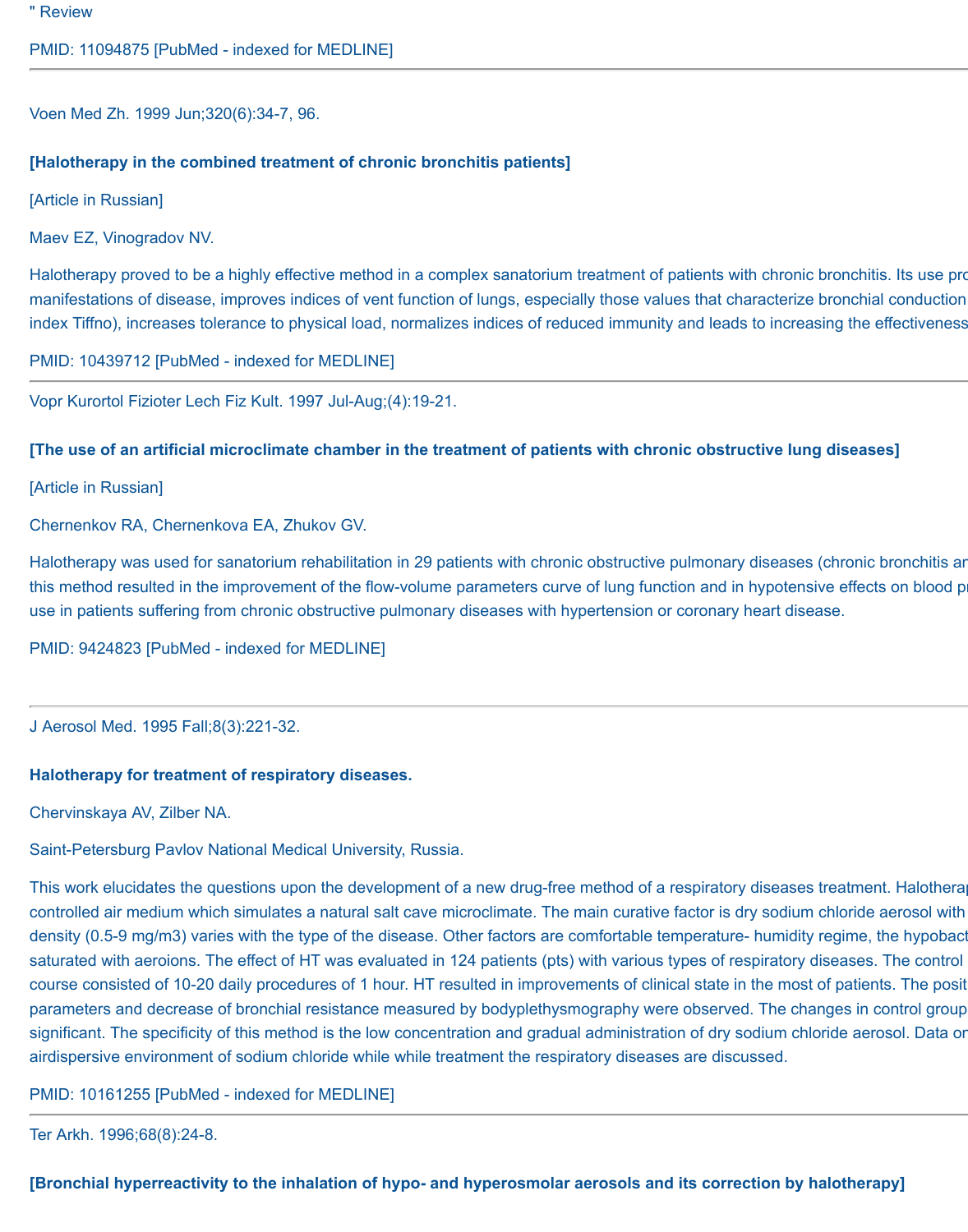# [Article in Russian]

Gorbenko PP, Adamova IV, Sinitsyna TM.

18 bronchial asthma (BA) patients (12 with mild and 6 with moderate disease) were examined before and after halotherapy (HT) for with ultrasonic inhalations of purified water (UIPW) and hypertonic salt solution (HSS). Bronchial hyperreactivity (BHR) to UIPW and 11 patients (72 and 69%, respectively). HT reduced BHR in 2/3 and 1/2 of the patients, respectively. In the rest patients BHR was ur only in patients with atopic asthma in attenuating exacerbation. Clinical efficacy of HT and initial BHR to UIPW correlated ( $r = 0.56$ ; p between HT efficacy and initial BHR to HSS.

PMID: 9019826 [PubMed - indexed for MEDLINE]

Vopr Kurortol Fizioter Lech Fiz Kult. 1995 Jan-Feb;(1):11-5.

#### **[The use of halotherapy for the rehabilitation of patients with acute bronchitis and a protracted and recurrent course]**

[Article in Russian]

Borisenko LV, Chervinskaia AV, Stepanova NG, Luk'ian VS, Goncharova VA, Pokhodzei IV, Krivitskaia VZ, Vishniakova LA, Pokhazr

Halotherapy was used for rehabilitation in 25 patients with acute bronchitis of long-standing and recurrent types. The main therapeu medium saturated with dry highly dispersed sodium chloride aerosol, the required mass concentration being maintained in the range controlled through assessment of clinical, functional, immunological and microbiological findings. Metabolic activity values were take dynamics of the function indices in the clinical picture resulted from elimination of pathogenic agents, control of slowly running inflam immune system factors. Favourable changes in metabolic activity were present: normalization of serotonin excretion, marked decrea antioxidant system.

# PMID: 7785211 [PubMed - indexed for MEDLINE]

13: Vopr Kurortol Fizioter Lech Fiz Kult 1994 Jul-Aug;(4):34-5

#### **[The efficacy of speleotherapy in atopic dermatitis in children]**

[Article in Russian]

Puryshev EA.

After proper clinical and immunological examinations 112 children with atopic dermatitis underwent immunocorrective speleotherapy created with the use of natrium chloride spraying. During the treatment positive trends were observed in the patients' dermatological complete 6-24-month response was reported in 58%, partial in 20%, no response in 6.9% of patients. The method is recommended

PMID: 7846884 [PubMed - indexed for MEDLINE]

#### [Back to top](http://www.halotherapy.com/full-clinical-result.html#Topofresults)

SALINE TREATMENTS FOR UPPER AND LOWER RESPIRATORY TRACT DISORDERS

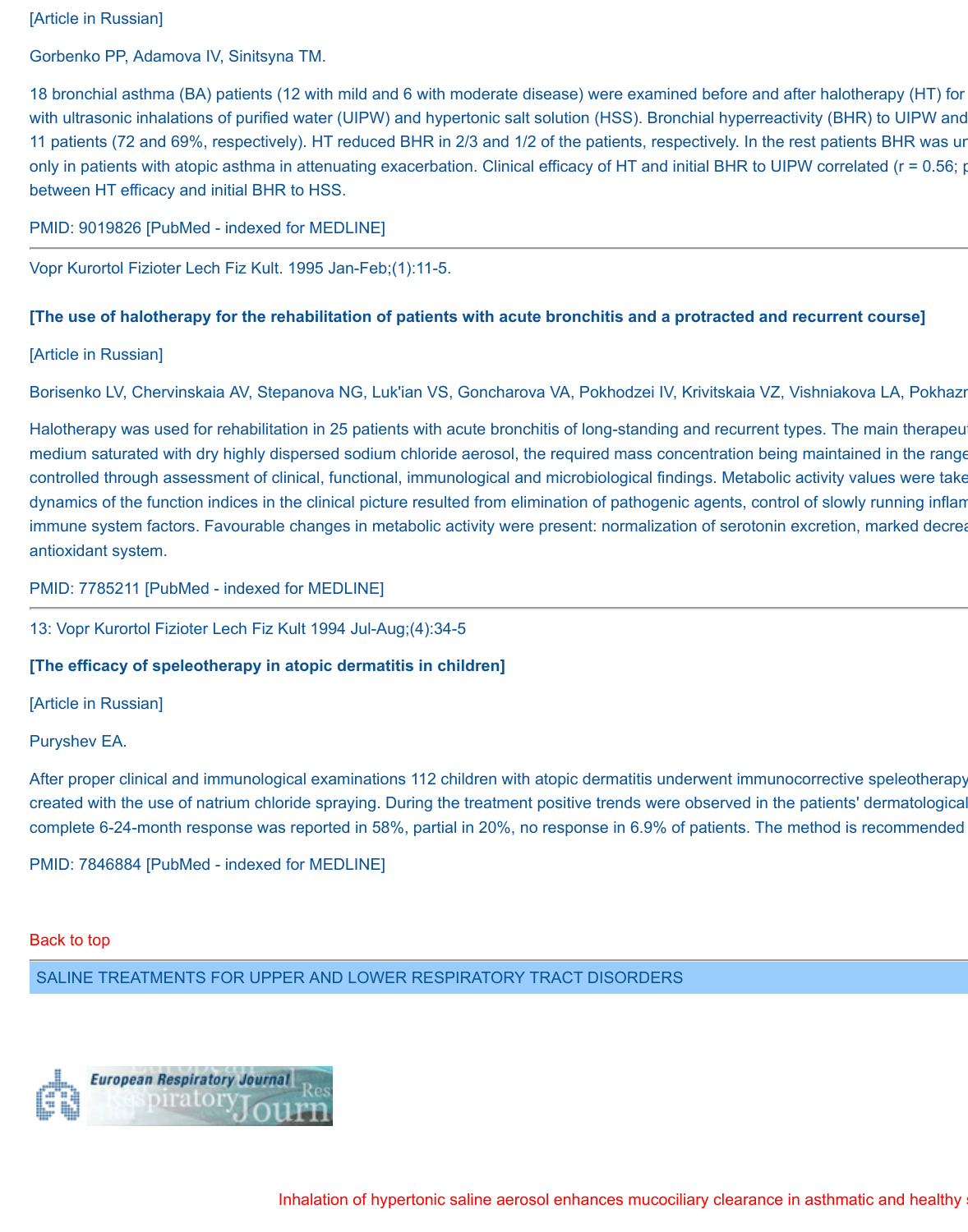E. Daviskas, S.D. Anderson, I. Gonda, S. Eberl, S. Meikle, J.P. Seale, and G. Bautovich

Eur Respir J 1996; 9: 725-732

Nebulised hypertonic saline for cystic fibrosis (Cochrane Review)

Wark PAB, McDonald V

#### **ABSTRACT**

**\_\_\_\_\_\_\_\_\_\_\_\_\_**

A substantive amendment to this systematic review was last made on 01 February 2000. Cochrane reviews are regularly checked a

**Background**: The lung disease in cystic fibrosis is characterized by impaired mucociliary clearance, recurrent bronchial infection a has been shown to enhance mucociliary clearance in-vitro and this may act to lessen the destructive inflammatory process in the a

**Objectives**: To determine if nebulised hypertonic saline treatment improved lung function, exercise tolerance, quality of life and ded respiratory infections in patients with cystic fibrosis.

Search strategy: Studies were identified from the Cochrane Cystic Fibrosis and Genetic Disorders Group trials register. Titles and controlled trials. Reviewed articles and bibliographies identified from this process were surveyed for additional citations & RCTs. Ide obtained from abstract books from the three major Cystic Fibrosis conferences (International Cystic Fibrosis Conference, The Euro North American Cystic Fibrosis Conference). Trial authors were contacted for additional information when only abstracts were avail

Date of the most recent search of the Group's specialized register: February 2000.

**Selection criteria**: All controlled trials that assessed the effect of hypertonic saline compared to placebo or other mucolytic therapy subjects with cystic fibrosis of any age or severity were reviewed. Studies in languages other than English were included.

**Data collection and analysis**: All identified trials were independently reviewed by both reviewers & all data collected. Trial quality of allocation concealment & the Jadad scale of methodological quality.

Main results: Twelve controlled trials of hypertonic saline were identified. Seven trials met the inclusion criteria; these involved 143 years. Of these, six were published studies and one in abstract form. The durations of the trials were limited to immediate effects or three weeks.

In two studies, involving thirty five subjects, a score for the feeling of cleared chest was made using visual analogue scales. This are difference of -0.98 (95% Confidence Interval -1.6, -0.34), favouring hypertonic saline over isotonic saline.

In two trials with 22 subjects hypertonic saline improved mucociliary clearance as measured by isotope clearance from the lungs in mean difference of -11.3 (95% CI -18.6, -4.0), and as area under the clearance time curve; weighted mean difference of -212 (95% saline over isotonic saline.

Lung function as measured by improvement in FEV1 was observed in one study of 27 subjects. The percentage increase in FEV1 at two weeks in the verse in FEV1. with hypertonic saline and 2.8% with isotonic saline (p=0.004).

Adverse events were adequately described in only one trial and none were serious.

# Reviewers' conclusions: Nebulised hypertonic saline improves mucociliary clearance immediately after administration wh **effect in cystic fibrosis.**

The maximum time data were recorded for was only three weeks. Most of the patients had mild to moderate lung disease and t unclear.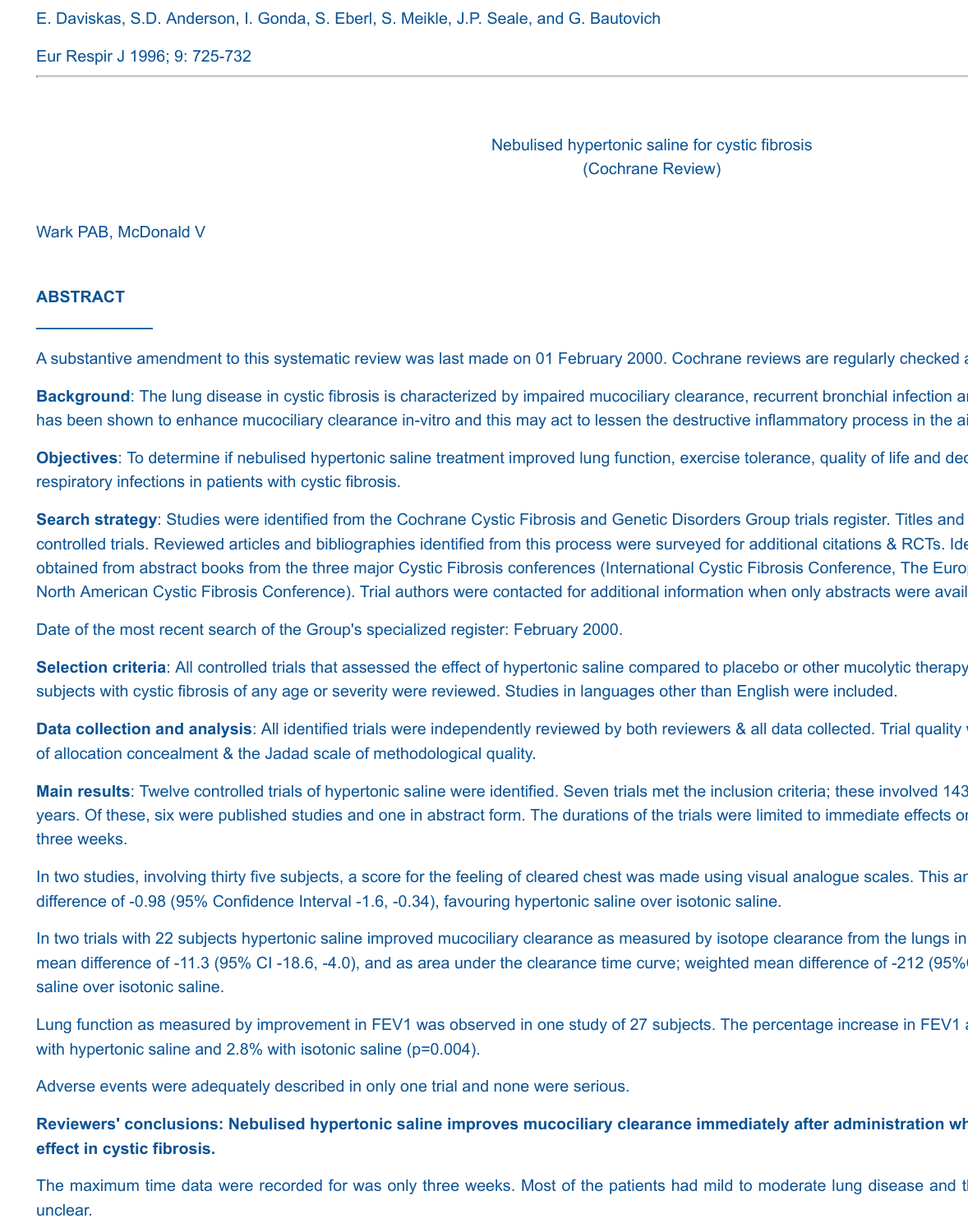Further studies of hypertonic saline should be carried out to determine the effect on pulmonary function tests, quality of life, i disease and efficacy comparisons with nebulised deoxyribonuclease, with larger numbers and for longer duration.

At this stage there is insufficient evidence to support the use of hypertonic saline in routine treatment for patients with cystic fibrosis.

**Citation**: Wark PAB, McDonald V. Nebulised hypertonic saline for cystic fibrosis (Cochrane Review). In: The Cochrane Library, 1, 2

MeSH: Administration, Inhalation; Cystic Fibrosis/\*drug therapy; Human; Nebulizers and Vaporizers; Saline Solution, Hypertonic/ad

This is an abstract of a regularly updated, systematic review prepared and maintained by the Cochrane Collaboration. The full text Library (ISSN 1464-780X). File Reference: ab001506-20011 Inhalation Aerosols Reprinted from Respiratory Care (Respir Care 1993;38:1196-1200)

[Back to top](http://www.halotherapy.com/full-clinical-result.html#Topofresults)

Efficacy of daily hypertonic saline nasal irrigation among patients with sinusitis: a randomized controlled trial.

Rabago D, Zgierska A, Mundt M, Barrett B, Bobula J, Maberry R. Department of Family Medicine, University of Wisconsin, Madison, 53715, USA. [drabago@fammed.wisc.edudrabago@fammed.wisc.edu](mailto:drabago@fammed.wisc.edu)

**Objectives**: To test whether daily hypertonic saline nasal irrigation improves sinus symptoms and quality of life and decreases medication use in adult subof sinusitis.

**Study design**: Randomized controlled trial. Experimental subjects used nasal irrigation daily for 6 months.

**Population**: Seventy-six subjects from primary care (n=70) and otolaryngology (n=6) clinics with histories of frequent sinusitis were control (n=24) groups.

**Outcomes measured**: Primary outcome measures included the Medical Outcomes Survey Short Form (SF-12), the Rhinosinus Item Sinus-Symptom Severity Assessment (SIA); all 3 were completed at baseline, 1.5, 3, and 6 months. Secondary outcomes incl biweekly assessment of symptoms and medication use. At 6 months, subjects reported on side effects, satisfaction with nasal ir their sinus-related quality of life.

**Results**: No significant baseline differences existed between the 2 groups. Sixty-nine subjects (90.8%) completed the study. Comp RSDI scores improved from 58.4 -/ 2.0 to 72.8 -/ 2.2 (P < or =.05) compared with those of the control group (from 59.6 -/ 3.0 to 6 improved from 3.9 -/ 0.1 to 2.4 -/ 0.1 ( $P < or = .05$ ) compared with those of the control group (from 4.08 -/ 0.15 to 4.07 -/ 0.27). Th improvement on RSDI at 6 months was 2.0. Experimental subjects reported fewer 2-week periods with sinus-related symptoms (F used less nasal spray (P =.06). On the exit questionnaire  $93\%$  of experimental subjects reported overall improvement of sinus worsening (P <.001); on average, experimental subjects reported 57 -/ 4.5% improvement. Side effects were minor and infrequent. statistically significant improvement on the SF-12.

Conclusions: Daily hypertonic saline nasal irrigation improves sinus-related quality of life, decreases symptoms, and dec **frequent sinusitis. Primary care physicians can feel comfortable recommending this therapy.**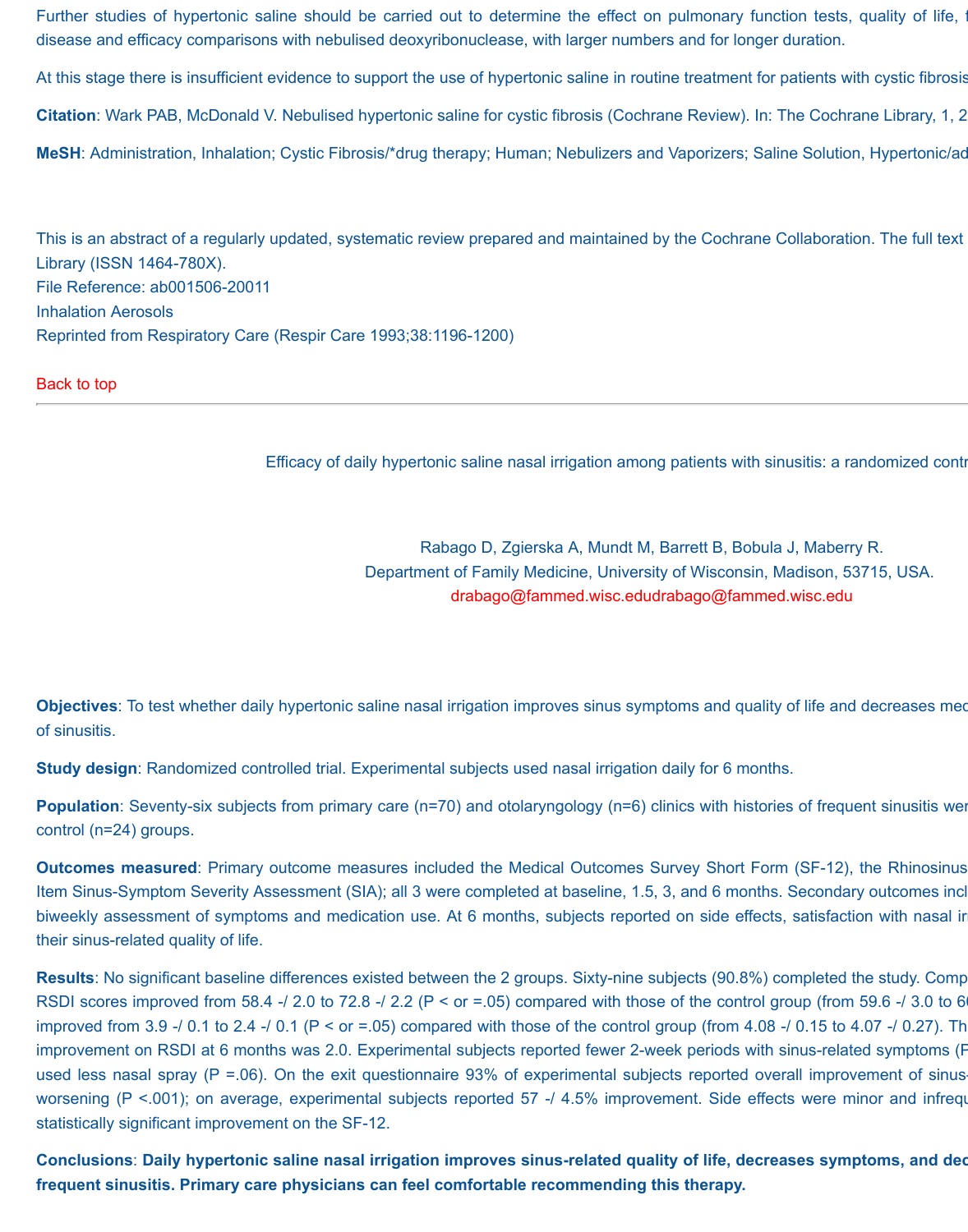Publication Types:

• Clinical Trial

• Randomized Controlled Trial

PMID: 12540331 [PubMed - indexed for MEDLINE]

The information taken from National Library of Medicine (NLM) Department of Family Medicine, University of Wisconsin, Madison, 53715, USA.

#### [Back to top](http://www.halotherapy.com/full-clinical-result.html#Topofresults)



# The NEW ENGLAND **JOURNAL** of **MEDICINE**

[A Controlled Trial of Long-Term Inhaled Hypertonic Saline in Patients with Cystic Fibrosis](http://www.halotherapy.com/Saline_Inhalation_Trial.pdf)

Elkins M. R., Robinson M., Rose B. R., Harbour C., Moriarty C. P., Marks G. B., Belousova E. G., Xuan W., Bye P. T.P., the Nationa (NHSCF) Study Group

N Engl J Med 2006; 354:229-240, Jan 19, 2006.

[Mucus Clearance and Lung Function in Cystic Fibrosis with Hypertonic Saline](http://www.halotherapy.com/Saline_Mucus_Asthma_trial.pdf)

Donaldson S. H., Bennett W. D., Zeman K. L., Knowles M. R., Tarran R., Boucher R. C.

N Engl J Med 2006; 354:241-250, Jan 19, 2006.

# PEDIATRIC ALLERGY AND IMMUNOLOGY

Pediatric Allergy and Immunology Volume 14 Page 140 - April 2003 doi:10.1034/j.1399-3038.2003.00021.x

Volume 14 Issue 2